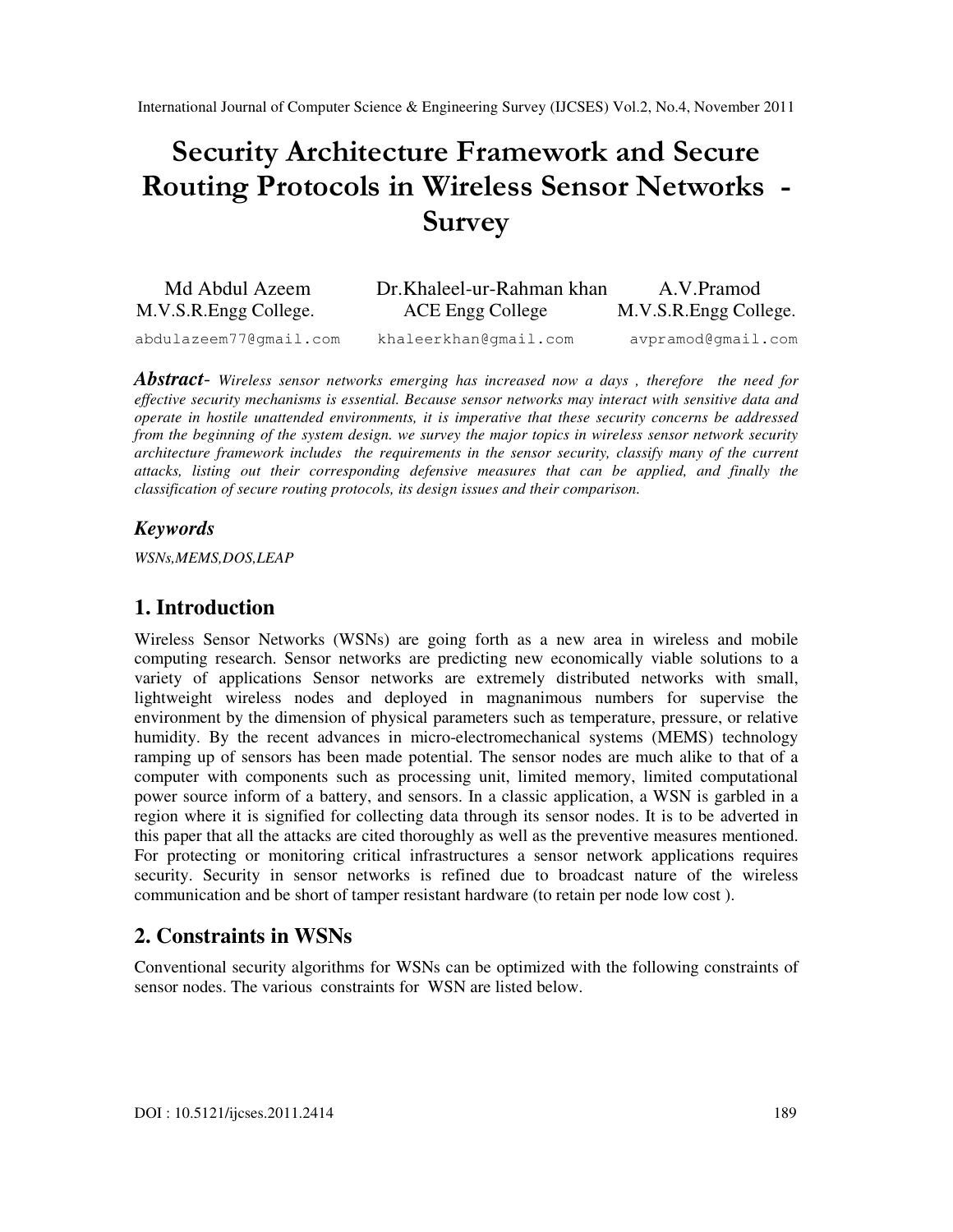# **2.1.Energy constraints**

Energy plays vital role for a WSN. The study (Hill et al., 2000) plant that in WSNs each bit transmitted ingests as much power per executing 800 to 1000 instructions. Therefore, communication is more dearly-won than computing in WSNs. Thereby any message elaboration induced by security mechanisms comes at a substantial cost. Further, more eminent security levels in WSNs usually equate to more energy ingestion for cryptographic functions. Therefore, WSNs divided into different security levels depending on energy be. (Slijepcevic et al., 2002; Yuan et al., 2002).

In general, energy consumption in sensor nodes can be categorized in three parts:

(a) energy for the sensor transducer, (b) energy for communication among sensor nodes, and (c) energy for microprocessor computation.

### **2.2 Memory limitations**

A sensor is a insignificant device with small amount of memory and storage space. There is usually not enough space to run complicated algorithms after loading the OS and application code In the Smart Dust project, for example, TinyOS consumes about 4K bytes of instructions, leaving only 4500 bytes for security and applications (Hill et al., 2000). A common sensor may have parameters such as sensor type- TelosB- has a 16-bit, 8 MHz RISC CPU with merely 10K RAM, 48K program memory, and 1024K flash storage. Therefore, the current security algorithms are infeasible in these sensors (Perrig et al., 2002).

### **2.3 Unattended operation of networks**

In a large amount of cases, the nodes are deployed in distant regions and are left unattended. The likeliness of physical attack in such an environment is very high for sensor nodes. Remote management of WSN makes it virtually impossible to detect physical tampering. Which makes security in WSNs a particularly difficult task.

#### **2.4 Unreliable communication**

Normally the packet-based be very critical in security as some security mechanisms may rely on critical event reports and cryptographic key distribution (Stankovic, 2003).This is due to the broadcast nature of wireless communication, as the packets may collide in transit and may need retransmission (Akyildiz et al., 2002).

#### **2.5 Higher latency in communication**

Network congestion and processing in the transitional nodes may lead to higher latency for packet transmission in a WSN, multi-hop routing. This causes synchronization very complex to achieve. Packets may get damaged due to channel errors or may get dropped at highly congested nodes. Higher error rate also mandates robust error handling schemes to be implemented leading to higher overhead.

# **3. APPLICATIONS OF WSN**

Following are some of salient areas of applications of WSN:

# **3.1 Military applications**

sensor nodes admit battlefield surveillance ,monitoring, and also lets in guiding systems of intelligent missiles and sensing of attack by weapons of mass wipeout.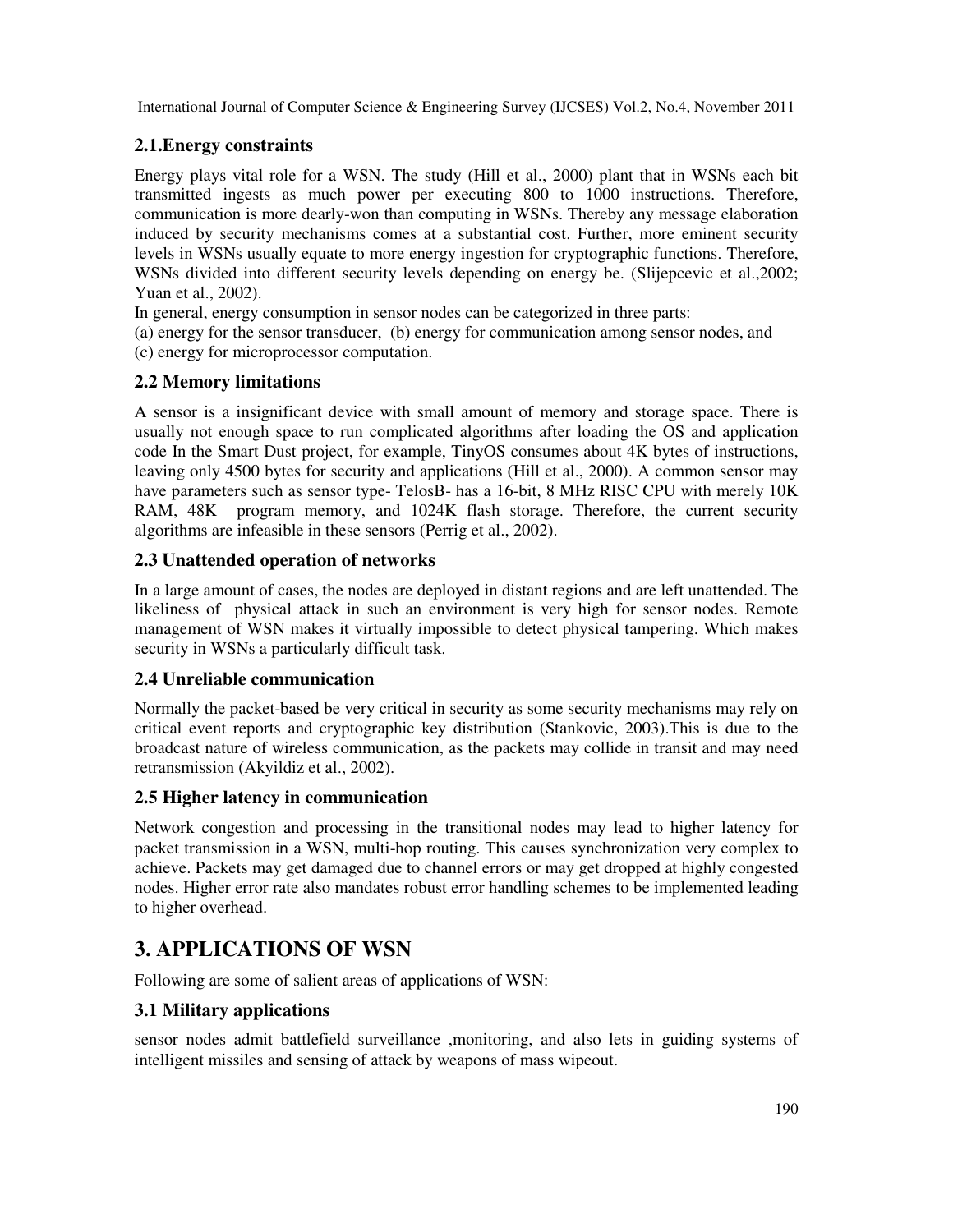# **3.2 Medical Application**

Sensors can be wear by patient which will highly useful in patient diagnosis and monitoring . Sensor devices will monitor the patient's physiological data such as heart rate, temperature, etc.

#### **3.3 Environmental Applications**

It includes Flood Detection, Precision Agriculture, traffic, Wild fire etc.

# **3.4 Industrial Applications**

It includes industrial sensing and diagnostics. For example appliances, factory, supply chains etc.

### **3.5 Infrastructure Protection Application**

It includes power grids monitoring, water distribution monitoring etc.routing of sensor networks is based on connectionless protocols and thus inherently.

# **4. Typical Security Requirements in WSNs**

Usually in sensor networks there exists one or more base stations operating as data sinks and often as gateways to other networks. In general a base stations considered trustworthy, either because it is physically protected or because it has a tamper-resistant hardware.

#### **4.1 Basic security requirements**

#### **4.1.1 Confidentiality**

To protect sensed data and communication exchanges between sensor nodes it is important to guarantee the secrecy of messages. In the sensor network case this is usually achieved by the use of symmetric cryptography as asymmetric or public key cryptography in general is considered too expensive. However, while encryption protects against outside attacks, it does not protect against inside attacks/node compromises, as an attacker can use recovered cryptographic key material [Har05] to successfully eavesdrop, impersonate or participate in the secret communications of the network. Confidentiality is the ability of hiding message to an unauthorized attacker. It means that if an illegal and unauthorized adversary access to the message, it cannot understand it.

#### **4.1.2 Integrity**

This provides a mechanism in order to know whether the message had been tampered or not.

#### **4.1.3 Authentication**

Authentication is ability to identify the reliability of message origin.

#### **4.1.4 Availability**

Availability grantees that network services are on hand as they needed. This factor identify whether message can move on to network or not. If the node can use its resource, then the availability is provided to the network for forwarding the message.

**Walters et al** and **Chen et al** mentioned additional security requirements for wireless sensor network which are briefly reviewed below: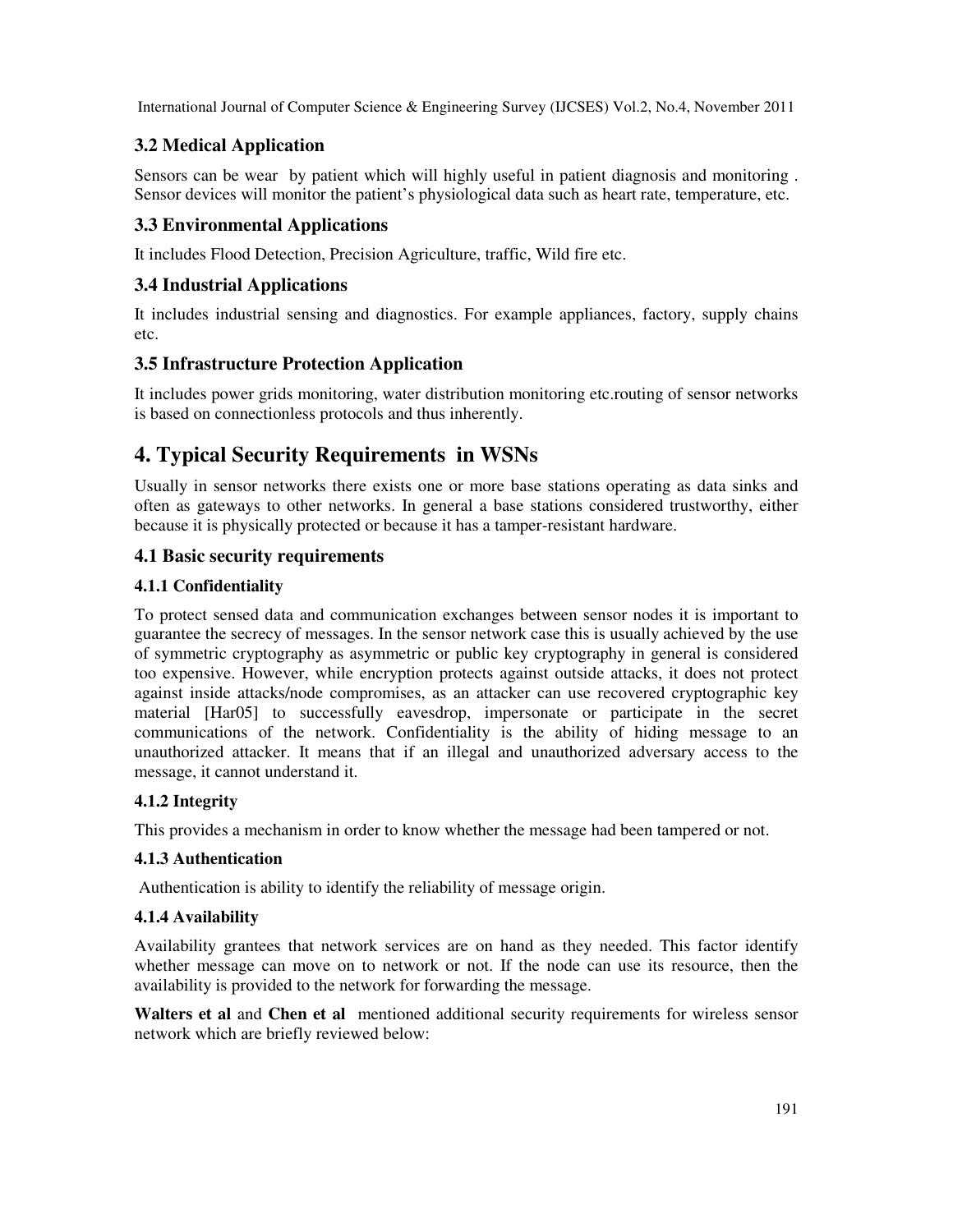#### **4.1.5 Data Freshness**

Data freshness implies that the data is modern and secures that no adversary can play back old messages. This requirement is peculiarly important when nodes in WSN use shared keys for message communication, where a potential adversary can launch a play back attack using the old key as the new key is being refreshed and broadcast to all the nodes in the WSN.

#### **4.1.6 Self-Organization**

As usually there is no fix infrastructure in wireless sensor networks, node should be independent and flexible enough to be self organized. If network is not self organized, then it cannot conduct the key management scheme to achieve a secure relationship among the nodes.

#### **4.1.7 Time Synchronization**

In order to conserve energy, most of the wireless sensor networks use time synchronization techniques which turn off some nodes in specific time periods. In order to achieve a better security, secure time synchronization should be applied.

#### **4.1.8 Secure Localization**

Localization is referred as the techniques which try to identify the other sensor nodes location in the network. According to Pual Walters et al. localization must be secured, otherwise it provides a good condition for adversary to attack.

#### **4.1.9 Authorization**

By applying authorization, it will be grantee that only authorized sensor nodes can access to the network resources.

#### **4.1.10 Robustness against attacks**

It simply means that if attack occurs, the protocol should be able to minimize the impact. In other words, in order to minimize the impact of attack, protocol must be robustness against the attack.

#### **4.1.11 Resilience**

Resilience is referred as the techniques that allow protocol work well in the condition that some nodes are being compromised.

#### **4.1.12 Broadcast Authentication**

In the situation which sink broadcasts the command, adversary can modify the command and cause the malfunctioning in the WSN. So broadcast authentication techniques should be applied in order to block the attacker which want to forge the broadcast command.

#### **4.1.13 Scalability**

Size of the wireless sensor network can be changed. Adding the new node to the wireless sensor network should be secure in order to blocking the adversary may want to inject itself to the network.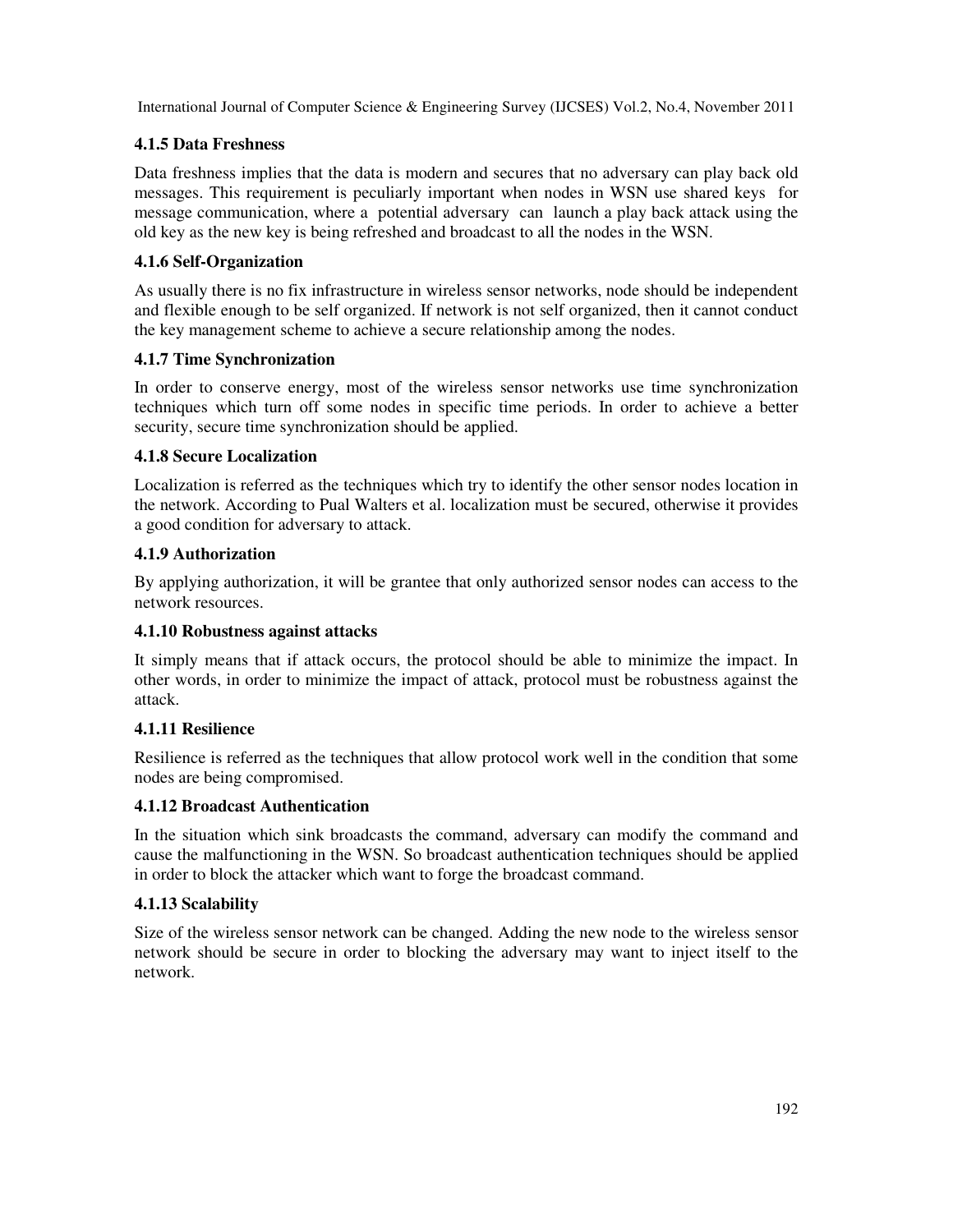

**Figure 1. Security Requirements in WSNs classification** 

# **5. TYPES OF ATTACKS ON WSN**

Wireless sensor networks are at risk for security attacks due to their broadcast nature of the transmission medium. Moreover, wireless sensor networks have an extra exposure because of nodes are often placed in a hostile(or unsafe) environment where they are not actually safe. Attacks are classified in WSN in two different levels of views:- (a). Security mechanisms.(b). Basic routing mechanisms. The information is obtained by the sensing nodes in many applications it needs to be kept confidential and to be authentic . Otherwise, a imitation or vicious node could tap private information in the network. The foremost attacks are: Denial of Service , Sybil attack, Wormhole attack ,Selective Forwarding attack, Sinkhole attack, Passive information gathering, Hello flood attack ,Node capturing, False or malicious node, etc.

# **5.1. Denial of Service**

It occurs when involuntary failure or malicious node occurs. The merest Denial of Service attack tries to beat the resources available to the victim node, by sending additional unnecessary packets and thus prevents logical network users from accessing resources to which they are allowed[1]. Denial of Service(DoS) attack is not only intended for the adversary's attempt to corrupt, or destroy a network, but it is also for any event which will diminish a networks capability in providing a service . There are several types of DoS attacks that might be performed in WSN in different layers. At physical layer the DoS attacks could be jamming and tampering, at link layer, collision, exhaustion, unfairness, at network layer, neglect and greed, homing, misdirection, black holes and at transport layer this attack could be performed by malicious flooding and de synchronization.

# **5.2. The Sybil attack**

In this attack, a single node presents multiple identities to other nodes in network and will send incorrect information to a node in the network. The incorrect information can be a mixture of affairs, such as position of nodes, signal strengths, and comprising nodes that do not exist. Some preventive techniques like Authentication and encryption techniques will not allow an outsider to launch a Sybil attack on the sensor network. On the other hand, an insider cannot be disallowed in the network from participating, but it can only be done by using the identities of the nodes that it has compromised. But we can prevent such an insider attack by using Public key cryptography, which will be too expensive for using in these types of resource constrained sensor networks.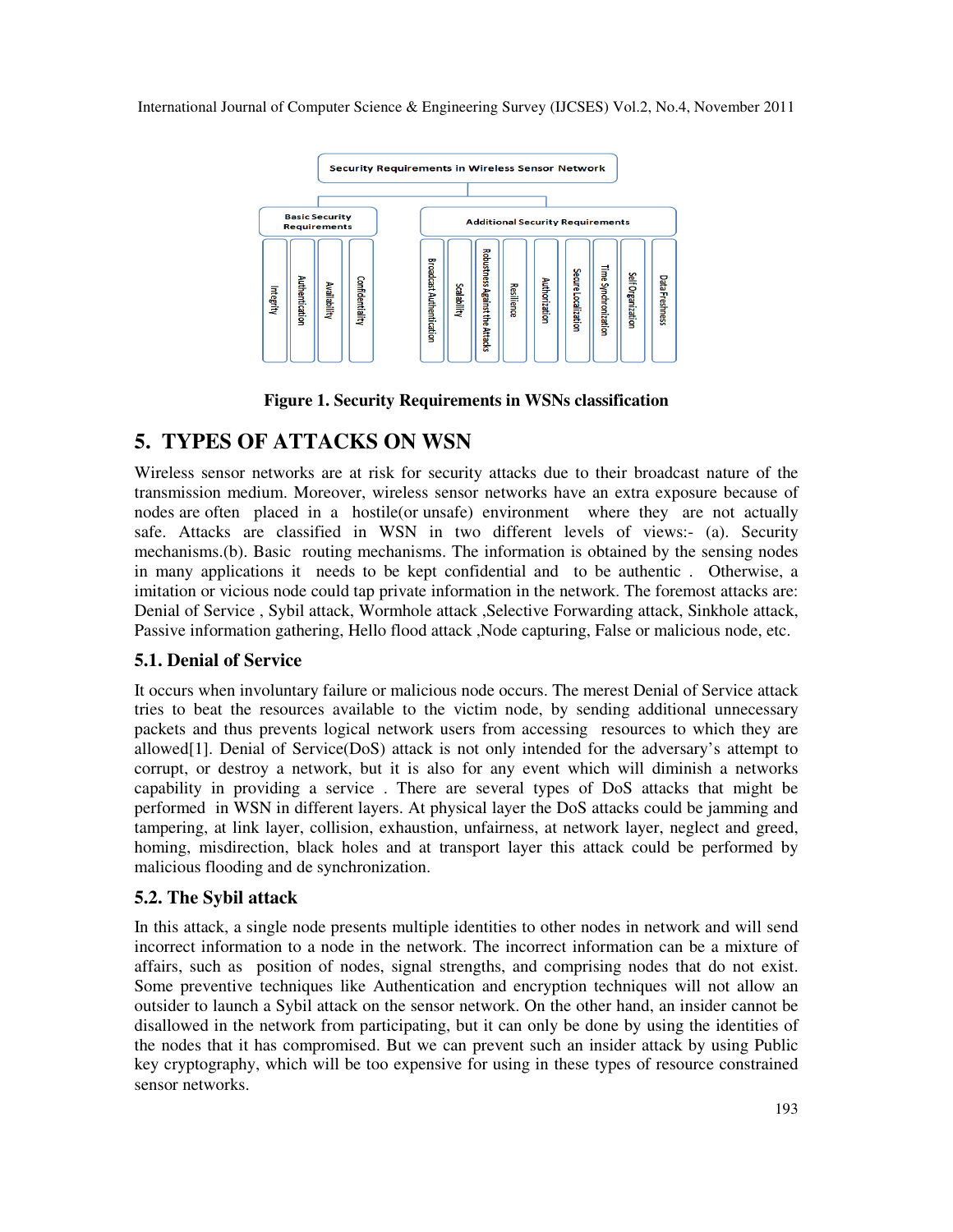### **5.3 The Wormhole attack**

Node (sender node) in the network broadcasts a message to the other node (receiver node) in the network, further the receiving node attempts to broadcast the message to its neighbors. It thinks that the message was sent from the sender node(where as it is normally out of range), so they try to send the message to the starting node, simply it never arrives to starting node because it is too far away from the current node . Wormhole attack is a substantial threat to wireless sensor networks, since, this type of attack does not compel compromising a sensor in the network instead, the sensors start to discover neighboring information even at the initial phase. These attacks are very hard to contradict because routing information rendered by a node is unmanageable to verify.

#### **5.4. Selective Forwarding attack**

Selective forwarding attack sites is typically most effective when the attacker is explicitly admitted on to data flow path . It is when certain nodes fail to forward many of the messages they receive.

#### **5.5. Sinkhole attacks**

Aim of this sort of attack is to lure almost all the traffic from a particular area through a compromised node, and makes that node look attractive to adjacent nodes with respect to the routing algorithm. These attacks are very hard to contradict because routing information rendered by a node is unmanageable to verify.

#### **5.6. Passive Information Gathering**

In this passive information gathering an intruder can easily pluck the data stream provided if he has parameters such as an suitably powerful receiver and well designed antenna. The physical locations of sensor nodes admits an attacker to locate the nodes and destroy them [3] since messages snaps the location of node and can detect specific message IDs and also other fields.

#### **5.7. Hello flood attacks**

These types of attacks can be induced by a node when it broadcasts a Hello packet with very high power, such that in the network a large number of nodes even far away choose it as the parent. Now all messages needed to be routed multi-hop to the parent, thus increases delay.

#### **5.8. False or Malicious Node**

In wireless sensor networks almost of all attacks against security are caused by the insertion of imitation data by the compromise nodes within the network.

#### **5.9. Node Capturing**

Information stored on a particular sensor node that was captured, might be obtained by an adversary [3].

# **6. DEFENSIVE MECHANISMS**

Here we highlights some of the preventive measures for all the attacks that are mentioned and It is to be notable that the list would be very enormous if we try to comprehensively list all the preventive measures. So we have listed very few below in table 1.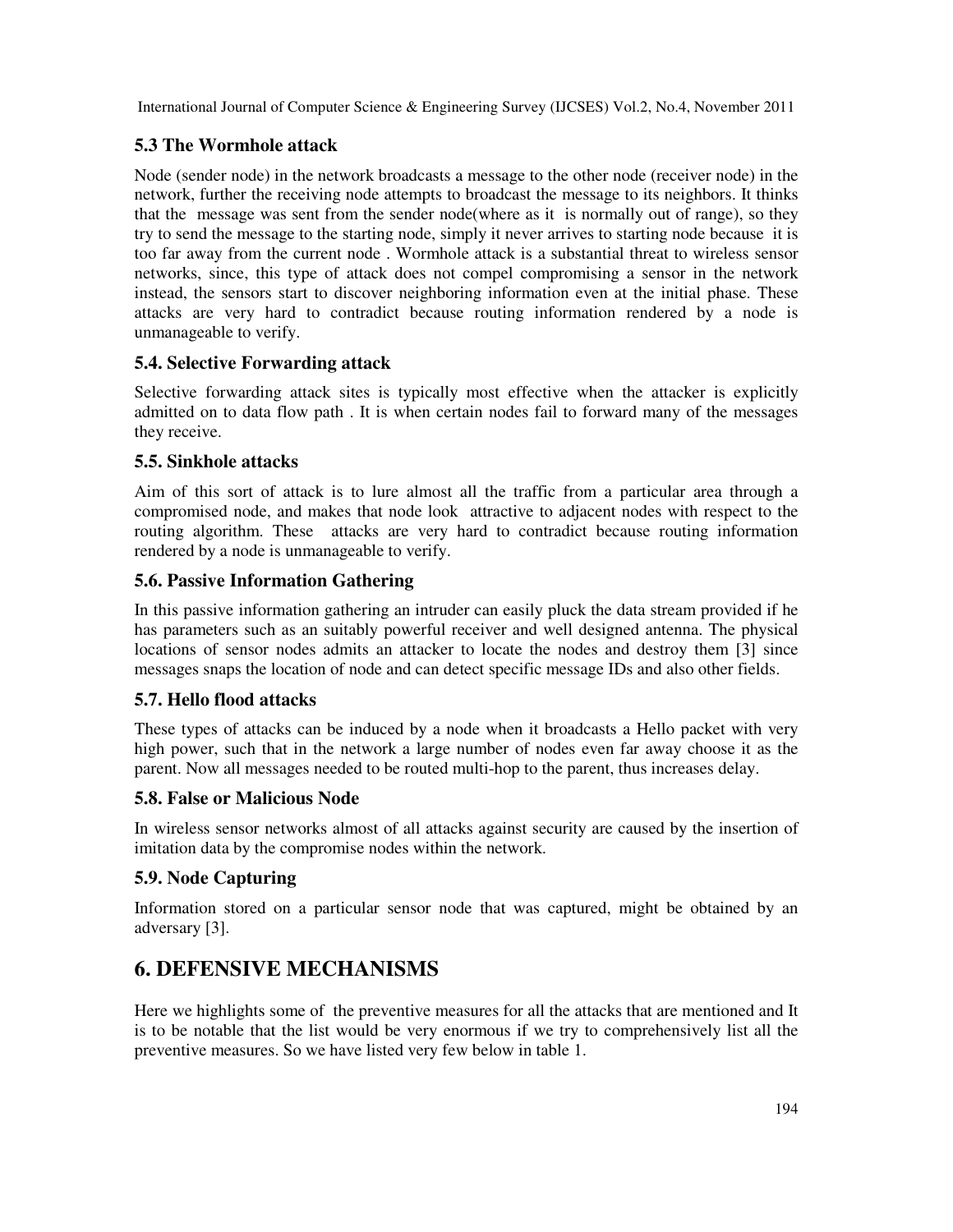| <b>Network</b><br>layers                                                                                                                               | <b>Attacks</b>    | <b>Defenses</b>                                       |  |  |
|--------------------------------------------------------------------------------------------------------------------------------------------------------|-------------------|-------------------------------------------------------|--|--|
| <b>PHYSICAL</b>                                                                                                                                        | Jamming           | Spread spectrum, priority<br>messages, region mapping |  |  |
|                                                                                                                                                        | Tampering         | Tamper proofing, Hiding                               |  |  |
|                                                                                                                                                        | Collision         | Error-correcting code                                 |  |  |
| <b>LINK</b><br>Exhaustion<br>Unfairness<br>NETWORK &<br>Homing<br><b>ROUTING</b><br>Misdirection<br><b>Black holes</b><br>Flooding<br><b>TRANSPORT</b> |                   | Rate limitation                                       |  |  |
|                                                                                                                                                        |                   | Small frames                                          |  |  |
|                                                                                                                                                        | Neglect and Greed | Redundancy, Probing                                   |  |  |
|                                                                                                                                                        |                   | Encryption                                            |  |  |
|                                                                                                                                                        |                   | Authorization, Monitoring                             |  |  |
|                                                                                                                                                        |                   | Authorization, Monitoring                             |  |  |
|                                                                                                                                                        |                   | Client puzzles                                        |  |  |
|                                                                                                                                                        | Desynchronization | Authentication                                        |  |  |

**Table 1: Sensor Network layers and Denial-of- Service defenses** 

#### **6.1. DOS prevention**

Preventing DoS attacks admit payment for network resources, force back, strong authentication and identification of traffic [1]. The technique applies authentication streams to secure the reprogramming process. which divides a program binary into a sequence of messages, each of which contains a hash of the adjacent message. This mechanism ensures that an trespasser cannot pirate an ongoing program transmission, even it knows the hashing mechanism. This is because it would be virtually impossible to construct a message that matches the hash contained in the premature message. A digitally signed advert, will have the following parameters such as the version number ,program name, and hash of the first message, secures that the process is firmly initiated . We can shoot down many threats by using obtainable encryption and authentication mechanisms, and some other techniques (such as identifying jamming attacks) which will alert network administrators of ongoing attacks or trigger techniques to maintain energy on affected devices .Summary of DoS attack is given in table 1.

#### **6.2. Wormhole attack prevention**

To prevent the wormhole attack admit, DAWWSEN routing protocol ,which is a proactive routing protocol based on the building of a hierarchical tree where the base station will be the root node, and the sensor nodes will be the leaf nodes of the tree. A great advantage of DAWWSEN is that it doesn't compel any geographical data about the sensor nodes, and also doesn't acquire the time stamp of the packet as an approach for detecting a wormhole attack, which is most significant for the resource constrained nature of the sensor nodes.

#### **6.3. Sybil prevention**

Prevention against Sybil attacks are to employ identity certificates. The basic idea is very straightforward. Before deployment, setup the server, in such way that it assigns each sensor node with some inimitable information. Then the server will creates an identity certificate for binding this nodes identity to the assigned inimitable information, and downloads this information into the node. To securely certify its identity, a node must present its identity certificate, and then proves that it matches the associated inimitable information. For this it requires the exchange of several messages. Merkle hash tree can be used as basic means of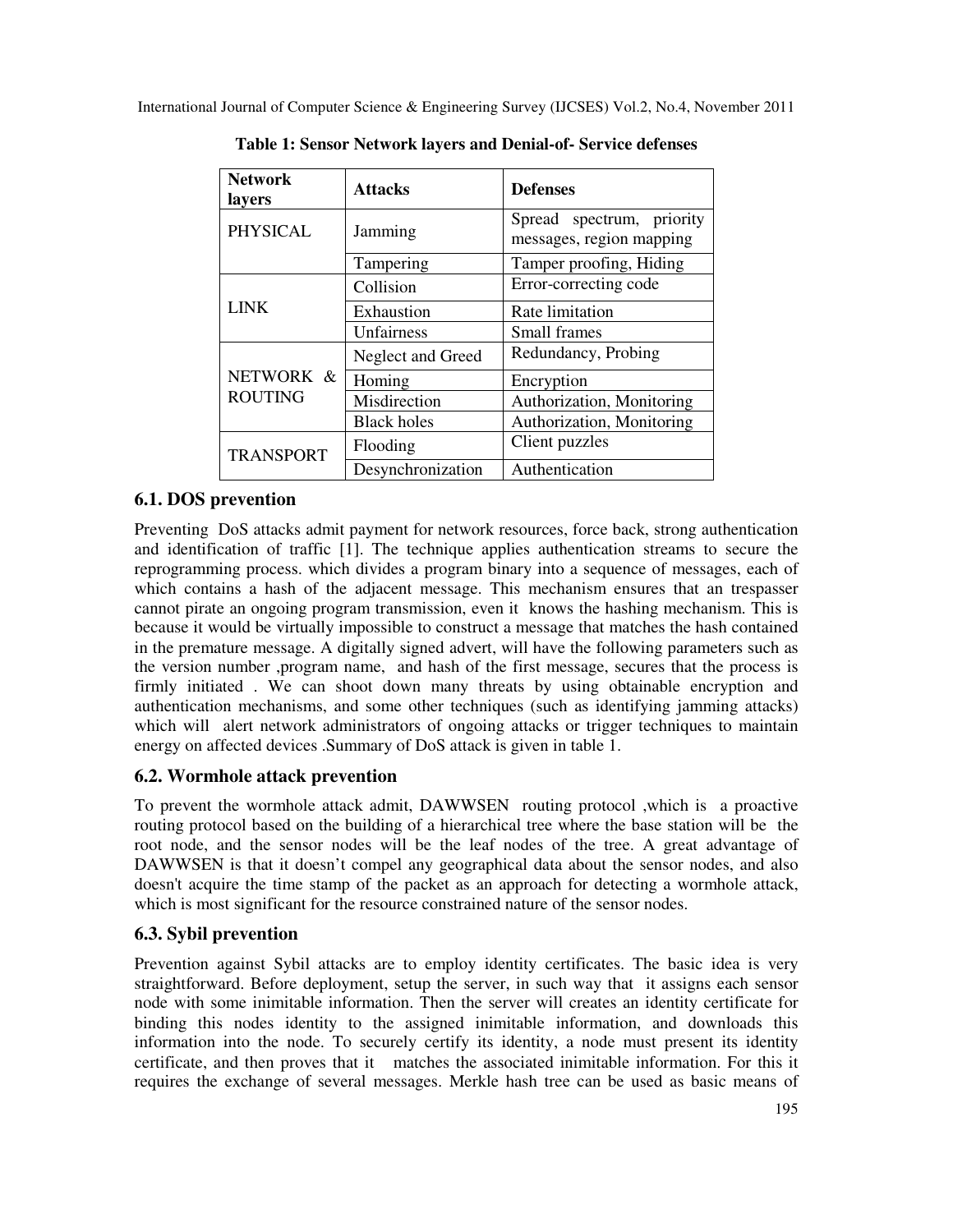computing identity certificates . The Merkle hash tree is a vertex - tagged binary tree, in which the label of each non-leaf vertex is a hash of the chain of the labels of its two child vertexes. The primary path for a leaf vertex is from the leaf to the root of the tree. The authentication path consists of the siblings of the vertexes on this primary path. The primary path can be computed for given vertex (its authentication path, and the hash function). This computed value of the root can then be compared with a stored value, to verify the authenticity of the label of the leaf vertex.

### **6.4. Passive information gathering prevention**

Well-built encryption techniques need to be used. To down play the threats of passive information gathering.

### **6.5. Node capture prevention**

This issue can be solved by Localized Encryption and Authentication protocol (LEAP). LEAP is an efficient protocol for inter-node traffic authentication. And this protocol relies on a key sharing approach which authorizes in-network processing, and at the same time mitigates a number of possible attacks.

#### **6.6. False or Malicious Node prevention**

This attack basically should be checked in the Routing layer itself.

# **6.7. Hello flood attacks prevention**

This can be avoided by checking the bidirectional of a link, so that the nodes ensure that they can reach their parent within one hop. The **table-2** contains the summary of the various attacks of WSN and also in short summarizes the defense mechanism.

| <b>ATTACKS</b>               | <b>LAYERS INVOLVED</b>                                    | <b>DEFENSES</b>                                                                                        |
|------------------------------|-----------------------------------------------------------|--------------------------------------------------------------------------------------------------------|
| DENIAL OF<br><b>SERVICE</b>  | <b>Physical, Link, Network</b><br><b>Transport layers</b> | <b>Priority</b><br>messages, hiding,<br>monitoring,<br>authorization, redundancy,<br><b>Encryption</b> |
| <b>WORMHOLE</b>              | Link<br><b>Network</b><br>layer,<br>layer                 | proactive routing<br><b>Dawwsen</b><br>protocol<br>suspicious node detection by<br>signal<br>strength  |
| <b>SYBIL</b>                 | <b>Network</b><br>layer,<br><b>Application layer</b>      | <b>Identity certificates</b>                                                                           |
| <b>HELLO</b><br><b>FLOOD</b> | <b>Network layer</b>                                      | Suspicious node detection<br>signal<br>by<br>strength                                                  |
| <b>SINK HOLE</b>             | Link<br>Network<br>layer,<br>layer                        | <b>Detection on MintRoute</b>                                                                          |

#### **Table-2: WSNs threats in layers & defense mechanisms**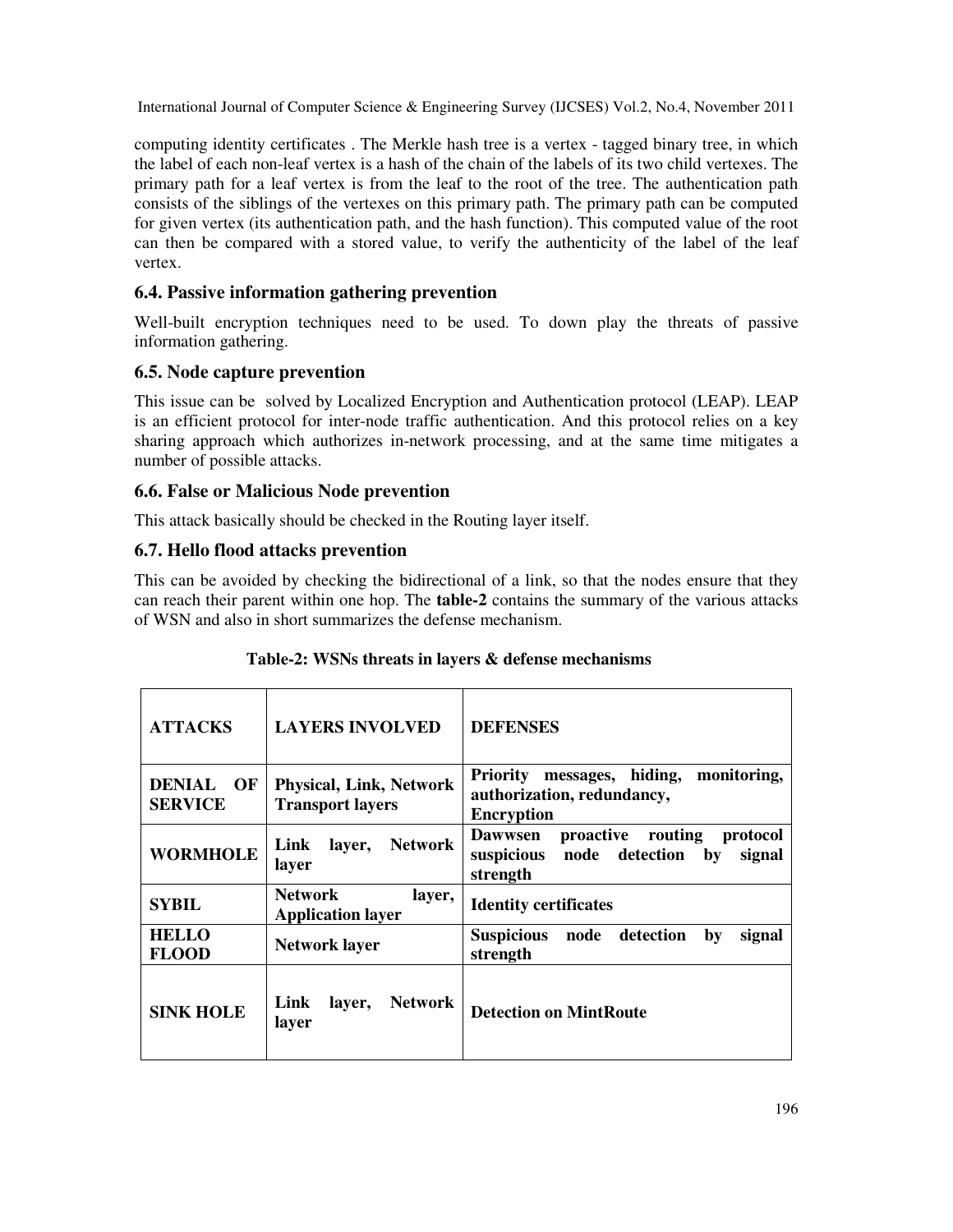#### **6.8. Selective Forwarding attack prevention**

To prevent against selective forwarding attacks a Multipath routing can be used . Messages routed over these paths are completely protected and the nodes are completely disjoint against selective forwarding attacks . And allows nodes to dynamically choose a packets next hop probabilistically from a set of possible prospects can further trim down the chances of an adversary gaining complete control of a data flow [4].

#### **6.9. Sinkhole attacks prevention**

Such attacks are very difficult to defend against. Geographic routing protocols that resistant to these type of attacks. Geographic routing protocols build up a topology on requirement using only localized connections, information and without initiation from the base station.

# **7. CLASSIFICATION OF ROUTING PROTOCOLS**

We can classify the routing algorithms for WSNs in many different ways. They are classified as node centric, data-centric, or location-aware (geo-centric) and QoS based routing protocols. In the case of data-centric routing, the sink sends queries to certain regions and waits for data from the sensors located in the selected regions. Attribute based naming is necessary to specify the properties of data because data is being requested through queries. The data is usually transmitted from every sensor node within the deployment region with substantial redundancy. In location aware routing nodes they know where they are in a geographical region. Location information is used to improve the performance of routing and to provide new types of services. In QoS based routing protocols data delivery ratio, latency and energy consumption are majorly considered. To get a good QoS (Quality of Service),the routing protocols should possess more data delivery ratio, less latency and less energy consumption. Routing protocols can also be classified based on the factor whether they are reactive or proactive. A proactive protocol sets up routing paths in advance and states before there is a demand for routing traffic. Even if there is no traffic flow at that time still the paths are maintained. In the case of reactive routing protocol, routing actions are triggered when there is data to be sent and disseminated to other nodes. Here the paths are setup on demand when queries are been initiated. They are also classified based on whether they are destination-initiated or source-initiated. A source-initiated protocol establishes the routing paths upon the demand of the source node, and starting from the source node.The data is advertised by the soucrce when it is available and initiates the data delivery. On the other hand, Destination initiated protocol, initiates path setup from a destination node. They are also classified based on sensor network architecture .WSNs consist of homogenous nodes, and it may consist of heterogeneous nodes. We can classify the protocols whether they are operating on a flat topology or on a hierarchical topology based on their nature of nodes. All nodes in the network are treated equally in Flat routing protocols. When node wants to send data, it may find a route consisting of several hops to the sink. Different nodes are grouped to form clusters and data from nodes belonging to a single cluster can be combined (aggregated) in the case of Hierarchical (Clustering) protocols.The clustering protocols have many advantages like scalable, energy efficient in finding routes and easy to manage. Boukerche et al, routing protocols in wireless sensor networks can be classified into following categories according to deployment: Data-Centric, Flat, QoS-Based, Geographical, Multipath and hierarchal routing.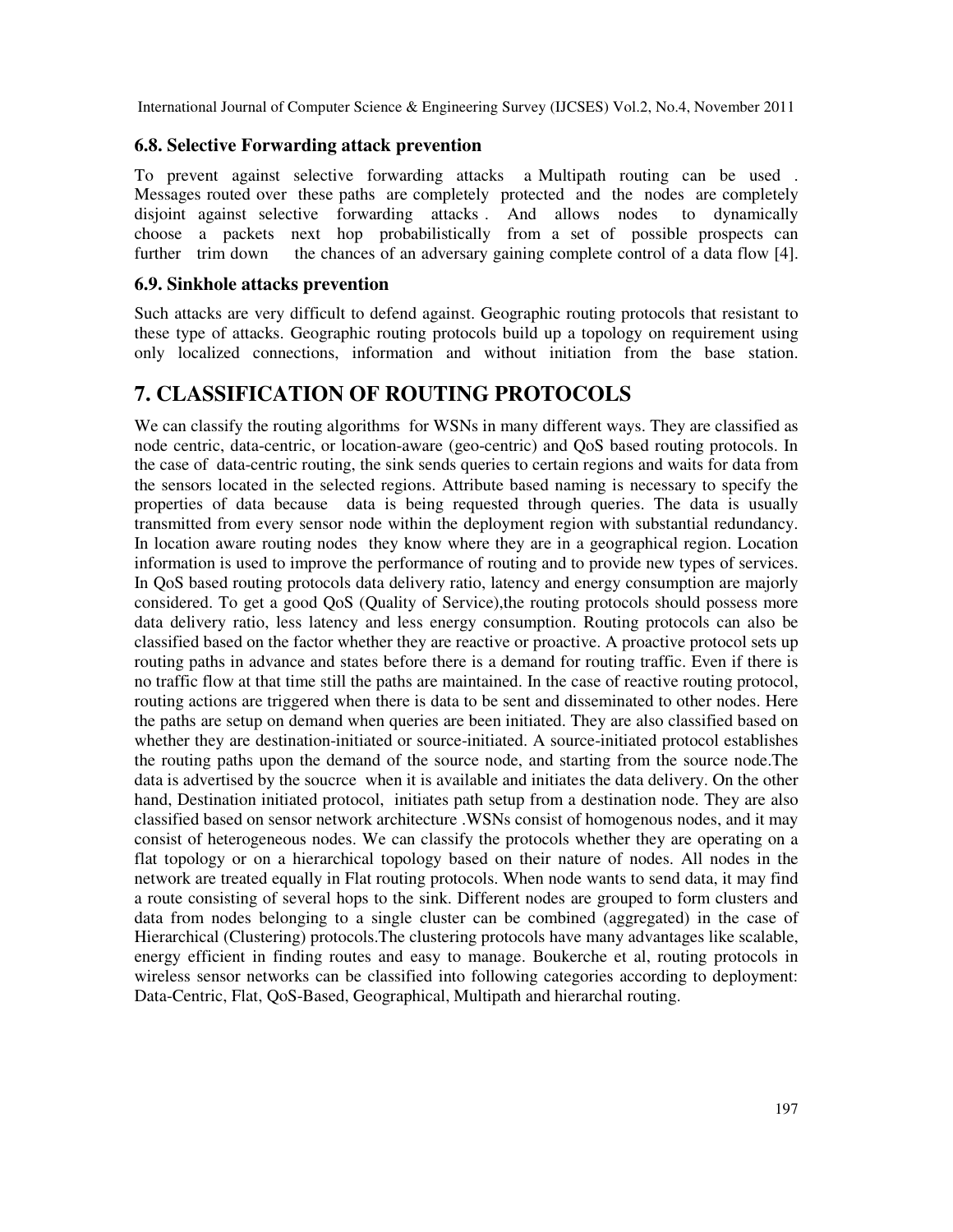

#### Figure 2.**Illustration of Boukerche et al routing protocols classification in WSN**

 The two important factors for classification of routing protocols in wireless sensor networks are network structure and protocol operation. If the structure of network is considered, routing protocols in wireless sensor network can be divided into flat-based, hierarchal-based and location-based. Moreover, routing protocol in WSN can be classified into multipath-based, query-based, and negotiation-based.



Figure 3. **Illustration of routing protocols classification [5]**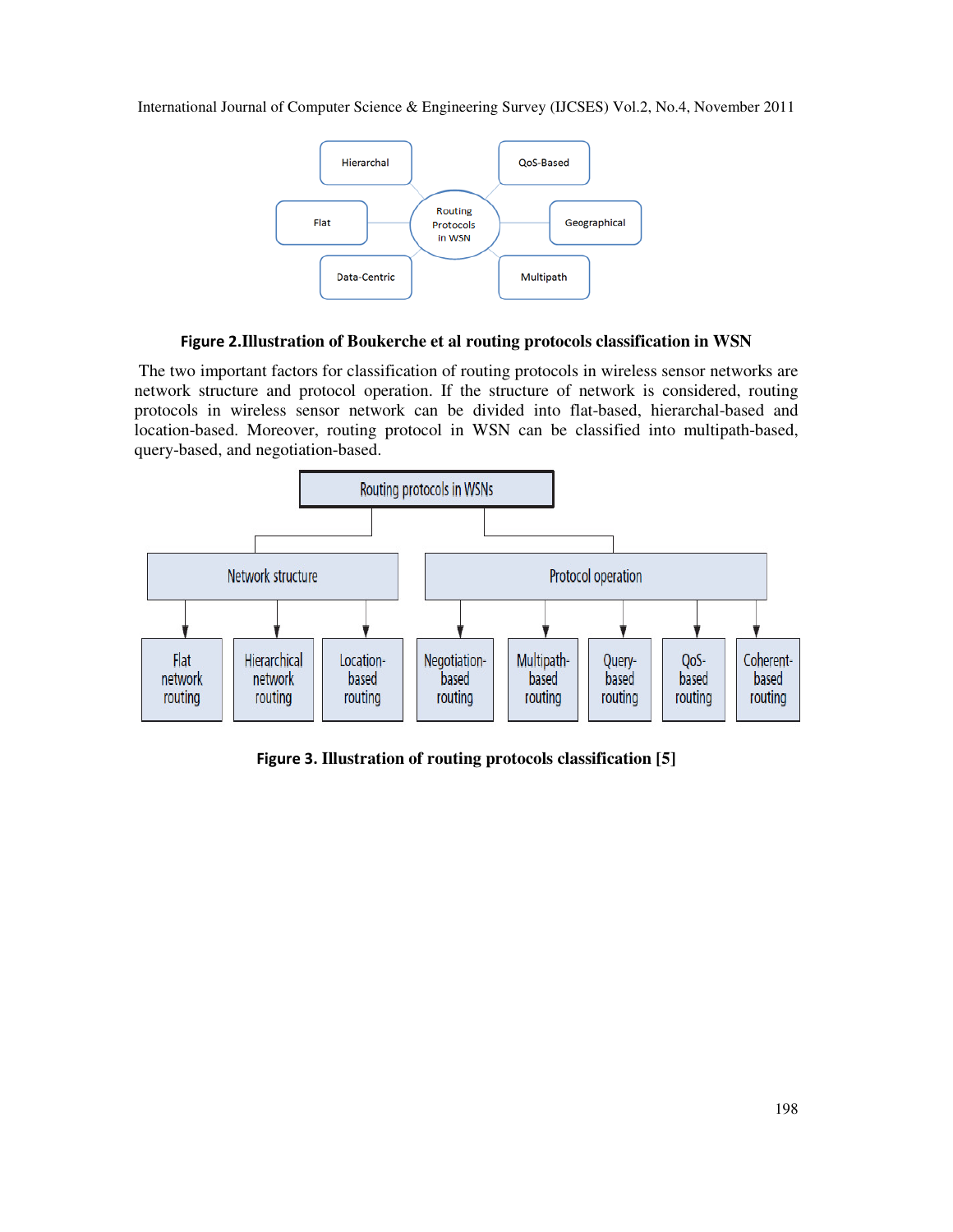In another classification which is illustrated below, routing protocols had been categorized into the following categories base on how protocol selects the next hop for packet forwarding Content-base routing protocols which in order to forward the data, selects the next node base on the content of the query, this query usually issues by sink. Another category in this classification is probabilistic routing protocols which randomly select the next hop in order to mitigate the load and improve the robustness of the network. Location-based routing protocol is also placed in this classification. These kinds of protocols select the next hop base on the position of the destination and neighbors as well. Hierarchical-based routing protocols are in this category as well. Sensor nodes in hierarchal routing protocols, forward the data to a node(s) which is placed in the higher hierarchy than the sender, this sensor node is called aggregator, and then be forwarded to base via aggregators. Another category in this classification is Broadcast-based routing protocols which every sensor node individually decides to forward the data or to drop it. If it wants to forward the data, it simply broadcast it again.



**Figure 4. Illustration of Acs and Buttys routing protocols classification in WSNs** 

# **8. DESIGN ISSUES OF ROUTING PROTOCOLS**

Initially WSNs was mainly motivated by military applications. Subsequently on the civilian application domain of wireless sensor networks have been considered, such as environmental and species monitoring, production and healthcare, smart home etc. WSNs may consist of varied and mobile sensor nodes and the network topology for these nodes may be as simple as a star topology, Depending on the application the scale and density of a network varies. To meet this general trend towards diversification, the following important design issues [23] of the sensor network have to be considered.

#### **8.1. Fault Tolerance**

Some sensor nodes may fail or be blocked due to lack of power, have physical damage or environmental interference. The failure of one or more sensor nodes should not affect the overall task of the sensor network.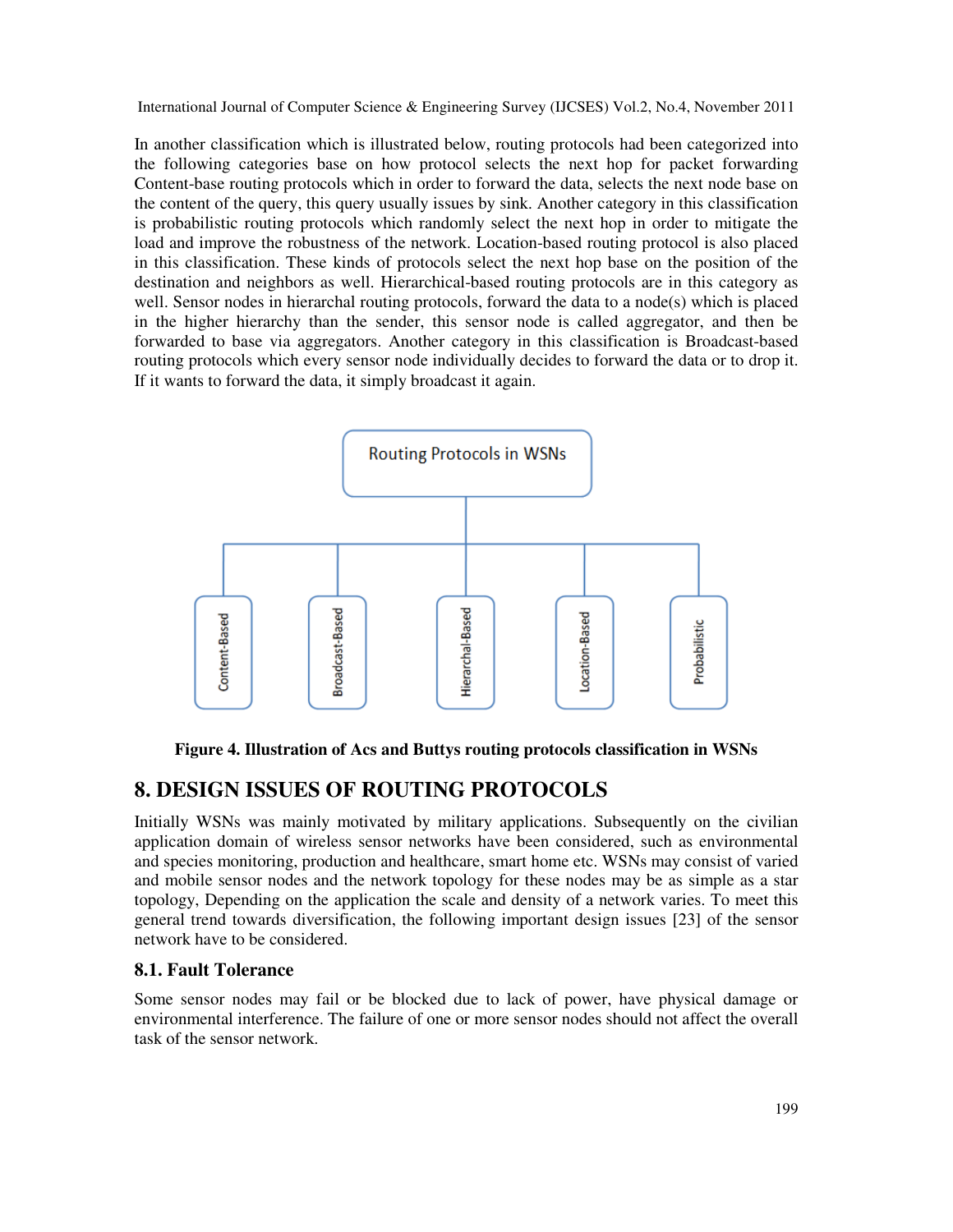# **8.2. Scalability**

Routing schemes must be scalable decent to respond to events, as the number of sensor nodes deployed in the sensing area may be in the order of thousands or more.

# **8.3. Production Costs**

Since the sensor networks consist of a large number of sensor nodes, the cost of a single node is very important to justify the overall cost of the networks and hence the cost of each sensor node has to be kept low.

# **8.4. Operating Environment**

We can set up sensor network in the interior of large machinery, at the bottom of an ocean, in a geographically or chemically polluted field, in a battle field beyond the enemy lines, in a large building, in a large warehouse, attached to fast moving vehicles, in forest area for habitat monitoring etc.

# **8.5.Power Consumption**

The transmission power of a wireless radio is proportional to distance squared or even higher order in the presence of obstacles, because of which multi-hop routing will consume less energy than direct communication. Never the less, multi-hop routing introduces significant overhead for topology management and medium access control.If all the nodes were very close to sink[7], then direct routing would perform well. Sensor nodes are equipped with limited power source (<0.5 Ah 1.2V).Node lifetime is strongly dependent on its battery lifetime.

# **8.6.Data Delivery Models**

Delivery of the data collected by the node is going to be determined by Data delivery models . The data delivery model to the sink can be Continuous, Event driven, Query-driven and Hybrid based on the application of the sensor nework. Each sensor sends data periodically in the case of continuous delivery model. In the case of event-driven models, when an event occurs then the transmission of data is triggered. The transmission of data is triggered in the case of query driven models when query is generated by the sink. Few networks apply a hybrid model using a combination of continuous, event-driven and query driven data delivery.

# **8.7. Data Aggregation/Fusion**

Similar packets from multiple nodes can be aggregated so that the number of transmissions would be reduced because sensor nodes might generate significant redundant data. By using functions such as suppression (eliminating duplicates), min, max and average the data can be combined from different sources is known as Data aggregation .Substantial energy savings can be obtained through data aggregation, Since computation would be less energy consuming than communication. In a number of routing protocols this technique has been used to achieve energy efficiency and traffic optimization.

# **8.8. Quality Of Service (QoS )**

The quality service required by the application is known as quality of service, it could be energy efficiency, the data reliable, the length of life time, and location-awareness, collaborativeprocessing. The selection of routing protocols for a particular application is done based on these factors. In few applications (e.g. some military applications) the data should be delivered within a certain period of time from the moment it is sensed.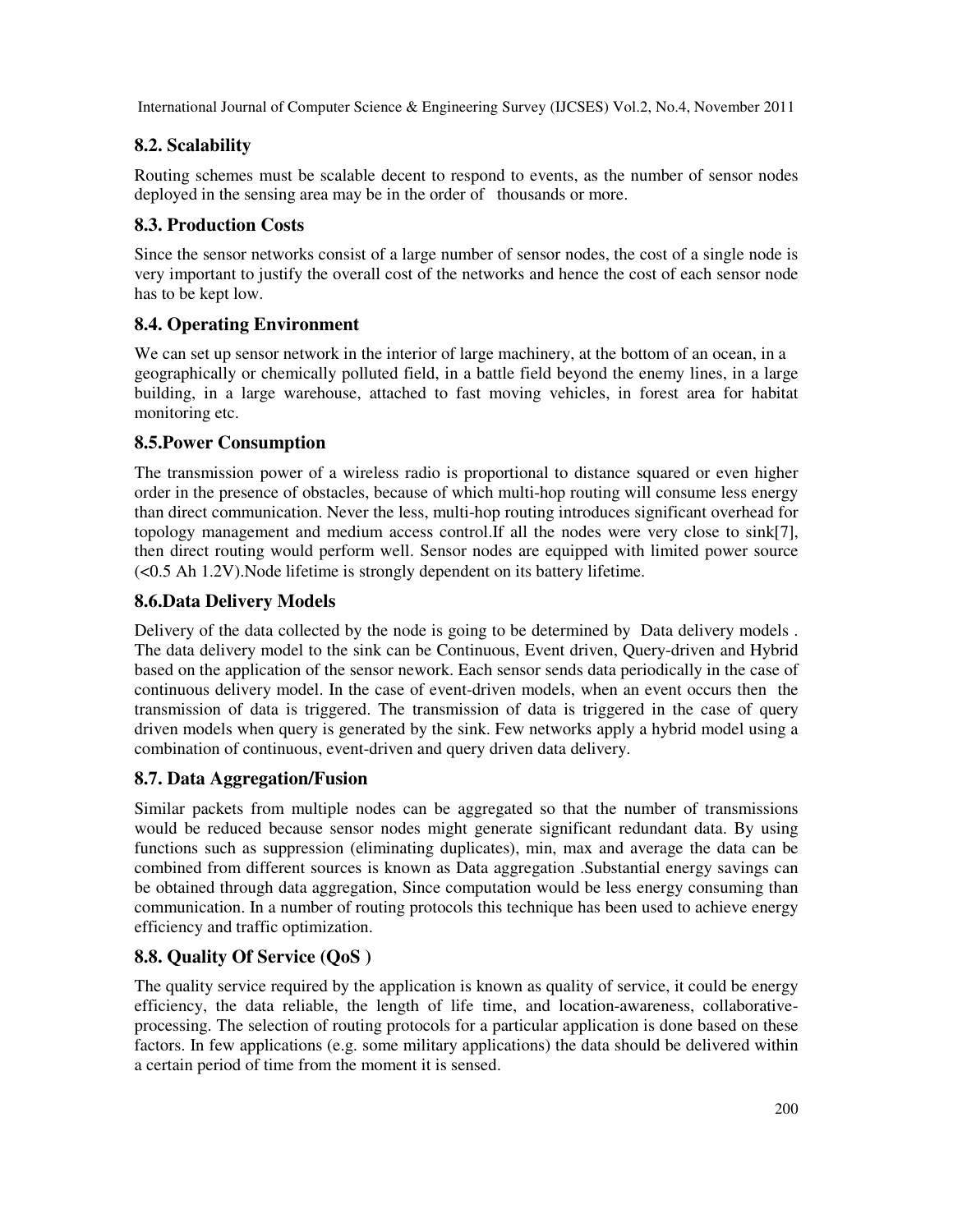# **8.9. Data Latency And Overhead**

Routing protocol design is being influenced by these factors. Data latency is caused due to Data aggregation and multi-hop relays. Additionally, some routing protocols create excessive overheads to implement their algorithms, and they are not suitable for serious energy constrained networks.

# **8.10. Node Deployment**

It is an application dependent and affects the performance of the routing protocol. In general the deployment is either deterministic or self-organizing. In deterministic deployment, the sensors are manually placed and data is routed through pre-determined paths. Never the less in self organizing systems, the sensor nodes are scattered randomly creating an infrastructure in an Adhoc manner.The position of the sink or the cluster head in that infrastructure is crucial in terms of energy efficiency and performance. Optimal positioning of cluster head becomes a pressing issue to enable energy efficient network operation ,When the distribution of nodes is not uniform.

# **9. COMPARISON OF ROUTING ROTOCOLS**

The following are the Routing Protocols according to their design characteristics.

- Sensor Protocols for Information via Negotiation[6][7].
- DD[8].: Directed Diffusion
- RR[9]: Rumor Routing
- GBR [10]: Gradient Based Routing.
- CADR [11]: Constrained Anisotropic Diffusion Routing.
- $\bullet$  COUGAR [12]
- ACQUIRE [13]: ACtive QUery forwarding In sensoR nEtworks.
- LEACH [14]: Low Energy Adaptive Clustering Hierarchy.
- TEEN & APTEEN [15] : [ Adaptive] Threshold sensitive Energy Efficient sensor Network.
- PEGASIS [16] : The Power-Efficient GAthering in Sensor Information Systems [22].
- ●VGA [24]:Virtual Grid Architecture Routing .
- ●SOP [17] : Self Organizing Protocol.
- GAF [18]: Geographic Adaptive Fidelity.
- $\bullet$  SPAN[19]
- GEAR[20]: Geographical and Energy Aware Routing
- SAR [21] : Sequential Assignment Routing.
- SPEED [22] : A real time routing protocol.

#### **Table 3 represents Classification and Comparison of routing protocols in WSNs** .

| Routing<br>Protocols | Classification                            | Power Usage | Data<br>Aggregatio<br>n | Scalabilit<br>v | Query<br><b>Based</b> | Over<br>head | Data<br>deliver<br>model | Qo<br>S        |
|----------------------|-------------------------------------------|-------------|-------------------------|-----------------|-----------------------|--------------|--------------------------|----------------|
| <b>SPIN</b>          | Flat/source<br>Initiated/Data<br>-centric | Ltd         | Yes                     | Ltd             | Yes                   | Low          | Event<br>driven          | N <sub>o</sub> |
| DD                   | Flat/Destinati<br>onInitiated/D           | Ltd         | Yes                     | Ltd             | Yes                   | Low          | Dema<br>nd<br>driven     | N <sub>o</sub> |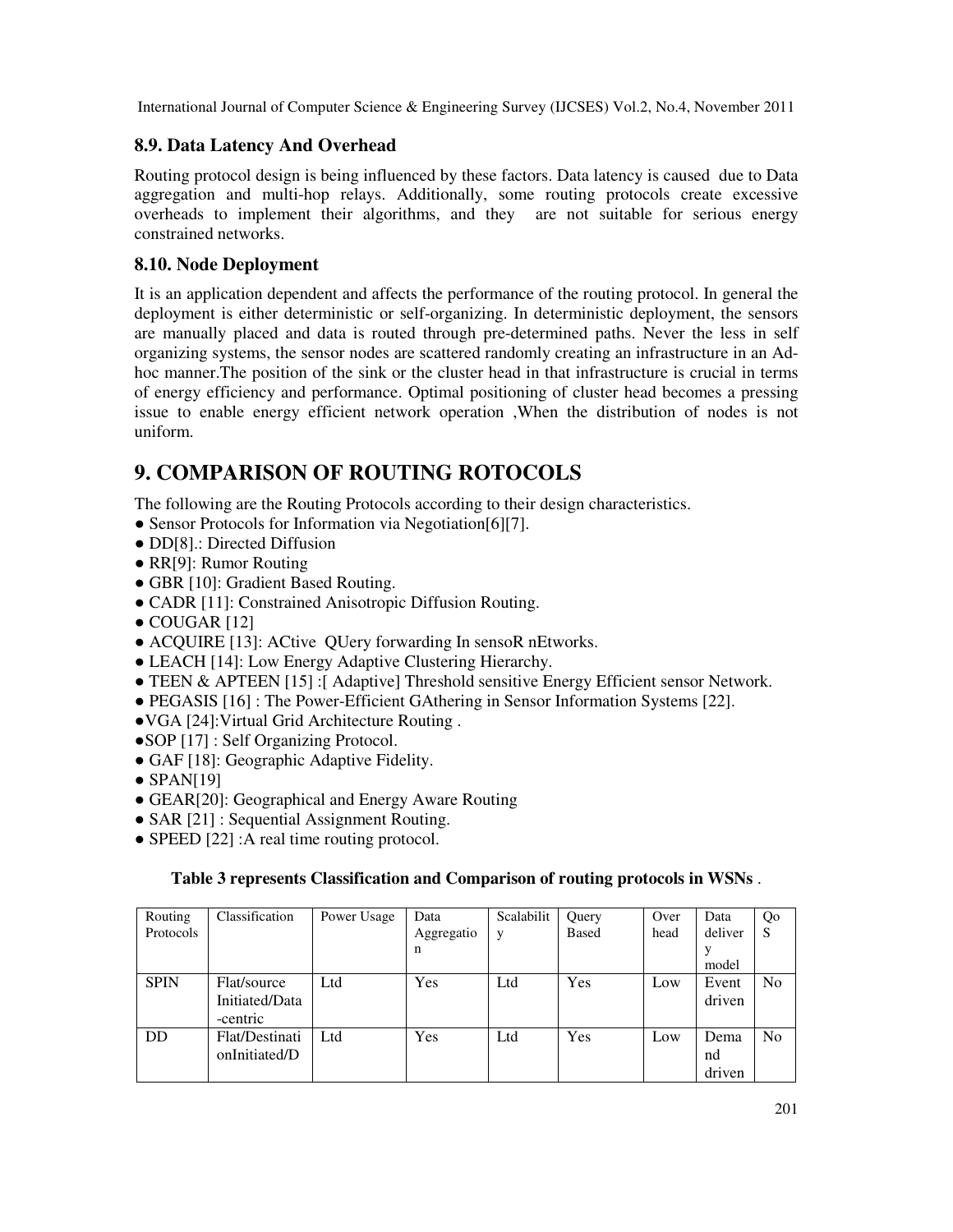|                                       | ata -centric                                              |      |                 |      |                 |      |                             |                 |
|---------------------------------------|-----------------------------------------------------------|------|-----------------|------|-----------------|------|-----------------------------|-----------------|
| RR                                    | Flat                                                      | Low  | Yes             | Good | Yes             | Low  | Dema<br>nd<br>driven        | N <sub>o</sub>  |
| <b>GBR</b>                            | Flat                                                      | Low  | Yes             | Ltd  | Yes             | Low  | Hybri<br>d                  | N <sub>o</sub>  |
| <b>CADR</b>                           | Flat                                                      | Ltd  | Yes             | Ltd  | Yes             | Low  | Conti<br>nuous<br>ly        | $\overline{No}$ |
| <b>COUG</b><br>AR                     | Flat                                                      | Ltd  | Yes             | Ltd  | Yes             | High | Query<br>driven             | N <sub>o</sub>  |
| <b>ACQUI</b><br>RE                    | Flat/ Data -<br>centric                                   | Low  | Yes             | Ltd  | Yes             | Low  | Comp<br>lex<br>query        | No              |
| <b>LEACH</b>                          | Hierarchical/<br>Nodecentric/<br>Destinationin<br>itiated | High | Yes             | Good | Yes             | High | Cluste<br>r-head            | No              |
| <b>TEEN&amp;</b><br><b>APTEE</b><br>N | Hierarchical                                              | High | Yes             | Good | N <sub>o</sub>  | High | Activ<br>e<br>thresh<br>old | No              |
| <b>PEGASI</b><br>S                    | Hierarchical                                              | Max  | No              | Good | N <sub>o</sub>  | Low  | Chain<br>based              | N <sub>o</sub>  |
| <b>VGA</b>                            | Hierarchical                                              | Low  | Yes             | Good | N <sub>o</sub>  | High | Good                        | N <sub>o</sub>  |
| <b>SOP</b>                            | Hierarchical                                              | Low  | $\overline{No}$ | Good | No              | High | Conti<br>nuous<br>1y        | $\overline{No}$ |
| $\overline{\text{GAF}}$               | Hierarchical/<br>Location                                 | Ltd  | N <sub>o</sub>  | Good | $\overline{No}$ | Mod  | Virtua<br>1 grid            | $\overline{No}$ |
| <b>SPAN</b>                           | Hierarchical/<br>Location                                 | Ltd  | Yes             | Ltd  | $\overline{No}$ | High | Conti<br>nuous<br>ly        | $\overline{No}$ |
| <b>GEAR</b>                           | Location                                                  | Ltd  | No              | Ltd  | $\overline{No}$ | Mod  | Dema<br>nd<br>driven        | $\overline{No}$ |
| <b>SAR</b>                            | Data centric                                              | High | Yes             | Ltd  | Yes             | High | Conti<br>nuous<br>ly        | Ye<br>S         |
| <b>SPEED</b>                          | Location/Dat<br>a centric                                 | Low  | $\overline{No}$ | Ltd  | Yes             | Less | Geogr<br>aphic              | Ye<br>S         |

# **CONCLUSION**

All of the previously mentioned security threats, the Hello flood attack, wormhole attack, Sybil attack, sinkhole attack, serve one common purpose that is to compromise the integrity of the network they attack. Also In the past, focus has not been on the security of WSNs, but with the various threats arising and the importance of data confidentiality, security has become a major issue. Although some solutions have already been proposed, there is no single solution to protect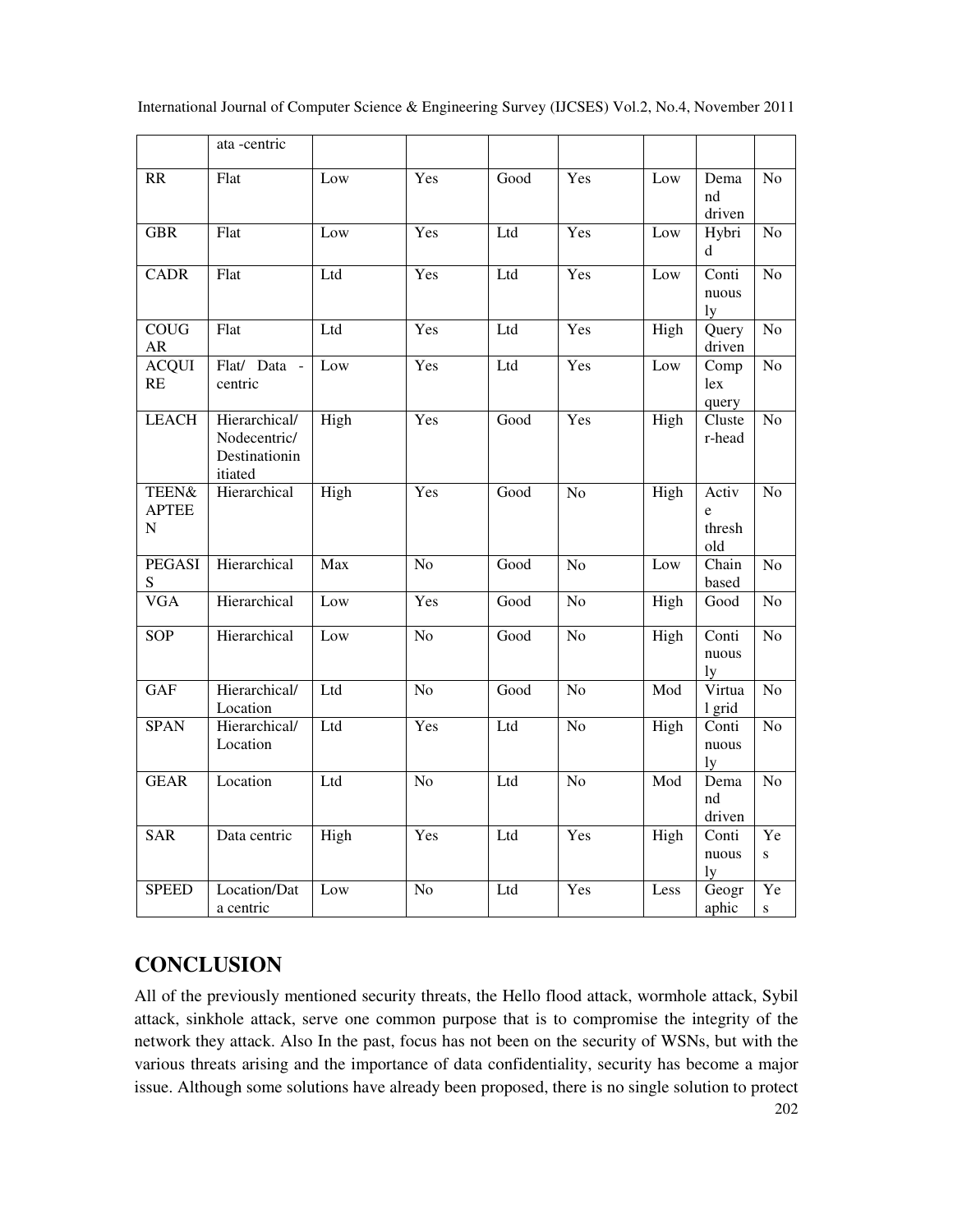against every threat. In our paper we mainly focus on the security threats in WSN. We have presented the summery of the WSNs threats affecting different layers along with their defense mechanism. We conclude that the defense mechanism presented just gives guidelines about the WSN security threats; the exact solution depends on the type of application the WSN is deployed for. There are many security mechanisms which are used in layer-by-layer basis as a security tool. Recently researchers are going for integrated system for security mechanism instead of concentrating on different layers independently. Through this paper we have tried to present the most common security threats in various layers and their most probable solution. In addition to this we have mentioned the different routing protocols such as DD,SPIN…etc ,which helps in preventing attacks such as Sybil …etc. So, the task of providing secure routing for Wireless sensor networks presents a rich field for researchers

# **REFERENCES**

[1] A.D. Wood and J.A. Stankovic, (2002) "Denial of Service in Sensor Networks," Computer, vol. 35, no. 10, 2002, pp. 54–62.

[2] M. Tubaishat, S. Madria, (2003) "Sensor Networks : An Overview ", IEEE Potentials, April/May 2003

[3] Al-Sakib khan Pathan et.al,(2006) "Security in wireless sensor networks: Issues and challenges" in feb.20- 22,2006,ICACT2006,ISBN 89-5519-129-4 pp(1043-1048)

[4] D. Ganesan, R. Govindan, S. Shenker, and D. Estrin, "Highly-resilient, energy-efficient multipath routing in wireless sensor networks,"Mobil Computing and Communications Review, vol. 4, no. 5, October 2001.

[5] Al-Karaki, Jamal N. and Kamal Ahmed E, "Routing tecniques in Wireless Sensor Networks: A Survey".. 2004, IEEE Wireless Communications, pp. 6-28.

[6] W. Heinzelman, J. Kulik, and H. Balakrishnan: Adaptive Protocols for Information Dissemination in Wireless Sensor Networks, Proc. 5th ACM/IEEE Mobicom, Seattle, WA, pp. 174–85 (Aug. 1999).

[7] J. Kulik, W. R. Heinzelman, and H. Balakrishnan: Negotiation-Based Protocols for Disseminating Information in Wireless Sensor Networks, Wireless Networks, vol. 8, pp. 169–85 (2002)

[8] C. Intanagonwiwat, R. Govindan, and D. Estrin: Directed Diffusion: a Scalable and Robust Communication Paradigm for Sensor Networks, Proc. ACM Mobi- Com 2000, Boston, MA, pp. 56–67 (2000).

[9] D. Braginsky and D. Estrin: Rumor Routing Algorithm for Sensor Networks, in the Proceedings of the First Workshop on Sensor Networks and Applications (WSNA), Atlanta, GA ( October 2002.

[10] C. Schurgers and M.B. Srivastava: Energy efficient routing in wireless sensor networks, in the MILCOM Proceedings on Communications for Network-Centric Operations: Creating the Information Force, McLean, VA (2001)

[11] M. Chu, H. Haussecker, and F. Zhao: Scalable Information-Driven Sensor Querying and Routing for ad hoc Heterogeneous Sensor Networks, The International Journal of High Performance Computing Applications, Vol. 16, No. 3 ( August 2002).

[12] Y. Yao and J. Gehrke: The cougar approach to in network query processing in sensor networks, in SIGMOD Record (September 2002).